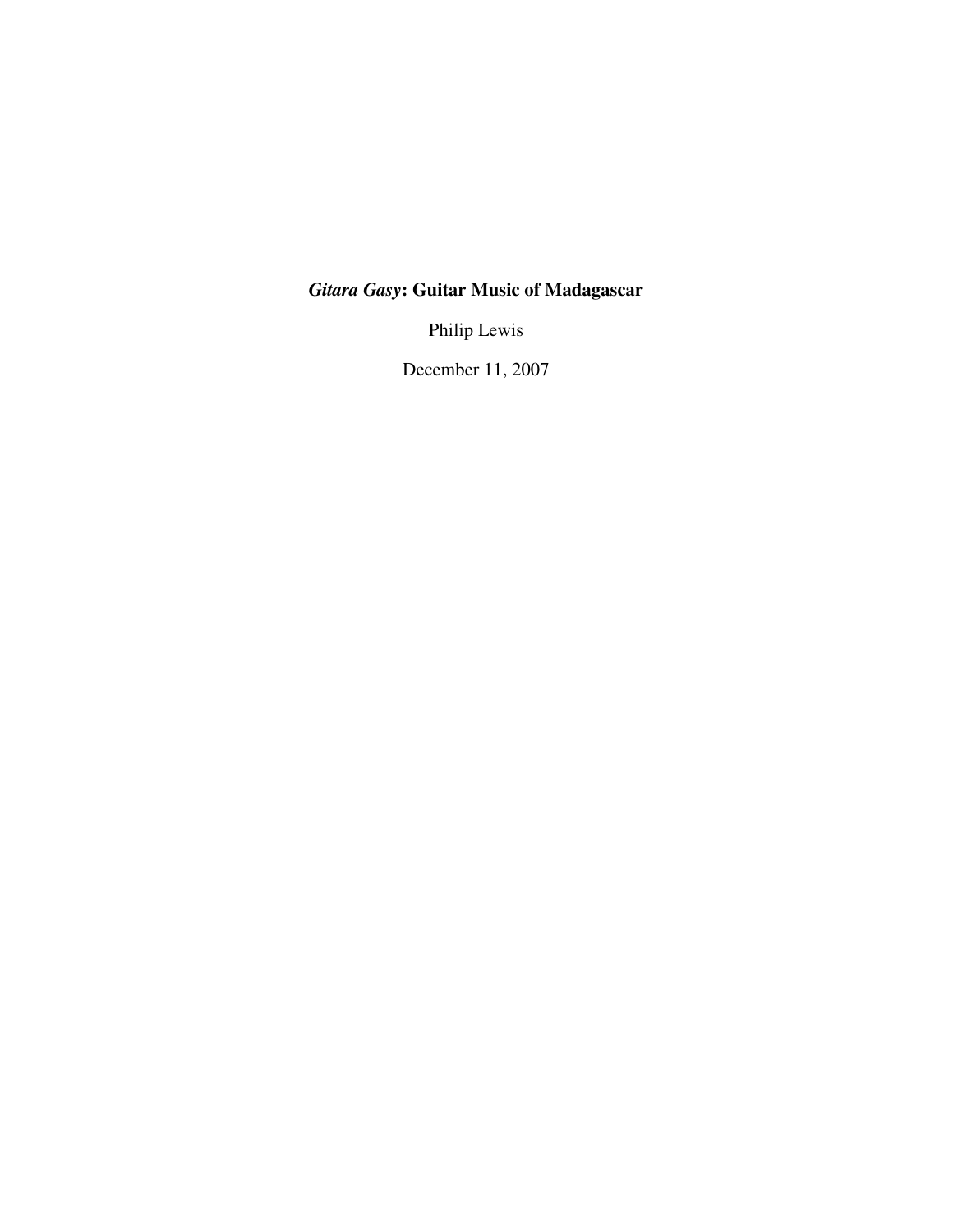## **Introduction**

The island nation of Madagascar is a land of immense cultural depth and richness. Asian, African, Arab, and European migration to the island over the past 1500 years has produced a profoundly syncretic culture unlike any other.

It is a deeply musical culture. Author Philip M. Allen has described the Malagasy people as possessed of "a musical paradigm of the world" (1995:160). Music is everywhere, accompanying the sacred and the secular, pervading the air. It has been said that in Madagascar, one "cannot separate music from the rest of human life" (McLeod 1971:7).

Increasingly, that music has been infused with the sound of the guitar — perhaps the best-known and most popular instrument in the West. A strikingly unique guitar culture has emerged in Madagascar — one that has much in common with the flourishing guitar cultures of mainland Africa, but which at the same time is wholly distinct. In many ways Malagasy guitar  $\frac{e}{i}$  *gitara gasy*  $\frac{e}{i}$  embodies the cultural streams of influence which course through the island.

How did the Malagasy come to adopt this instrument as their own? And how was the guitar so easily, fluidly, and completely integrated into Malagasy culture? In an effort to shed light on this question, we must look at the instrument's history among the Malagasy and how the guitar accords with their indigenous musical traditions. It also is helpful to consider the unique culture area which is Madagascar and the cultural processes which underlie Malagasy music.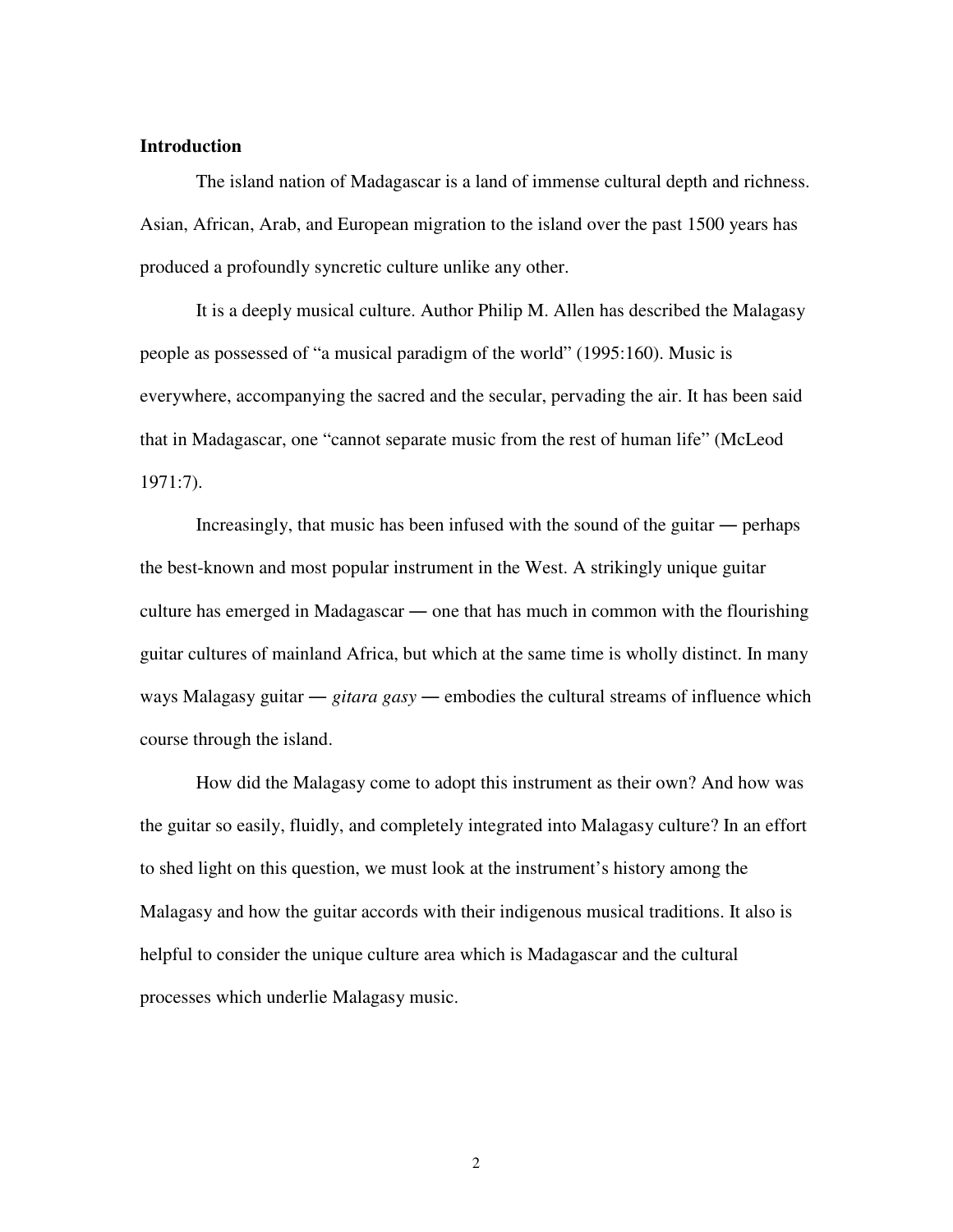## **Geography**

Madagascar lies in the Indian Ocean roughly 400 km across the Mozambique Channel from southeastern Africa. At 1580 km long and 570 km wide it is the world's fourth largest island, extending from 10˚ to approximately 25˚ south, and occupying a tropical zone mostly north of the Tropic of Capricorn. *Le grande île*, as it is known by the French, is laterally traversed by a spine of high mountains which ring a central plateau 800–1800 meters in altitude. Its complex topography is home to a variety of contrasting microclimates. Dense rainforest covers the east coast and eastern escarpment; areas of tropical forest and mangrove can be found on the western coast; drier savanna and desert characterize the interior western and southern regions of the island.

Madagascar has been called the Indian Ocean's "authentic demographic melting pot" (Allen 1995:7). The location of the island along important trade routes has made Madagascar an attractive destination to travelers, traders, and pirates plying the coasts of southern Asia and eastern Africa for at least 1500 years, bringing with them a wide variety of cultural and musical inflections.

### **Culture History**

For decades scholars have attempted to unravel the complex web of culture which is modern Malagasy culture. Little is known about the earliest inhabitants of the island owing to a lack of archaeological evidence, but linguists and ethnographers have been able to piece together a general picture of the island's prehistory from a patchwork of evidence (McLeod 1977). Current theory posits that the island was populated through a series of relatively recent migrations, the exact pattern and sequence of which remains unclear (Allen 1995).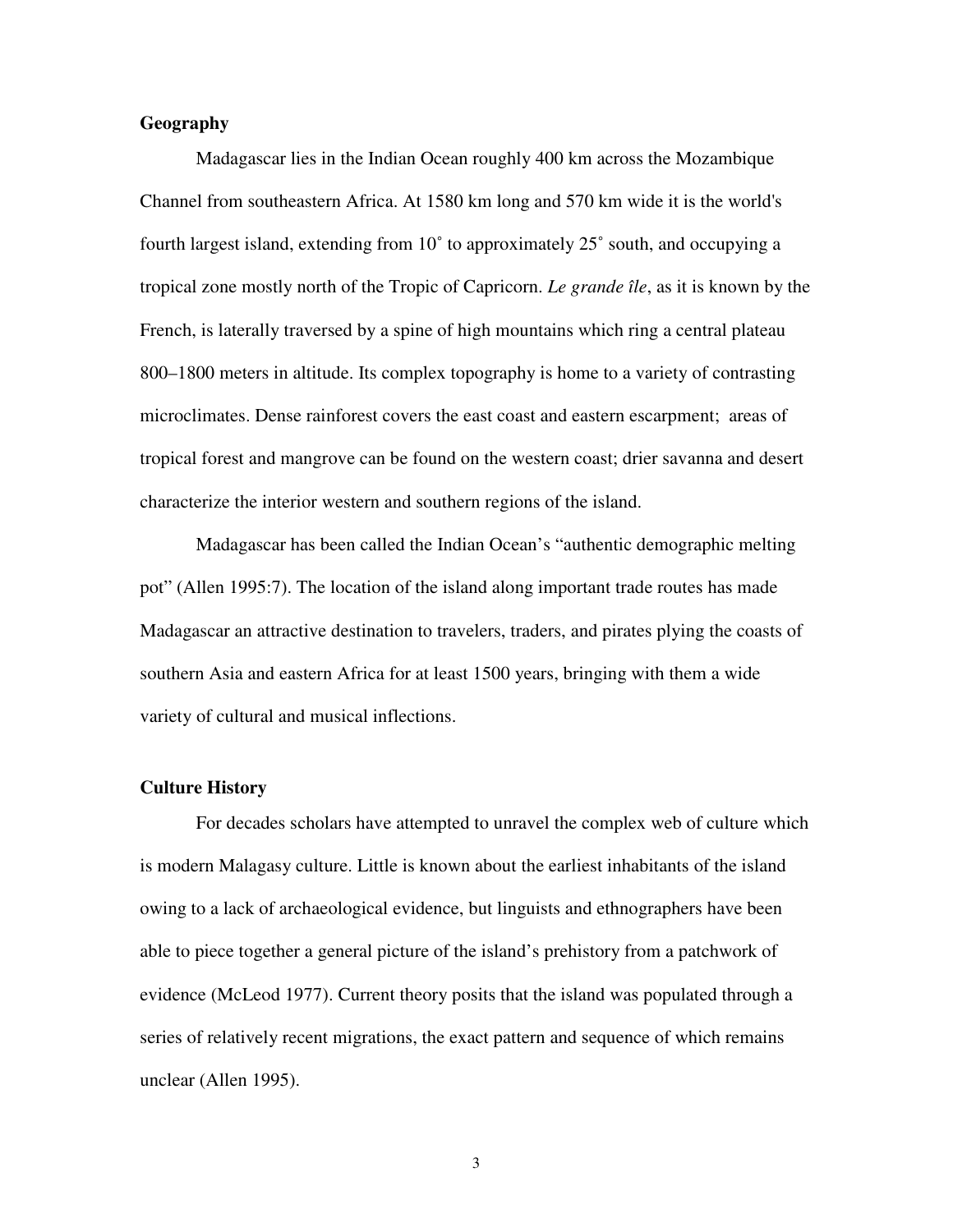Although dialectic variations are common, all of the island's current population speak the unique and enigmatic Malagasy language, an Austronesian tongue most closely related to the Maanyan language spoken in Borneo. This uniformity indicates the foundational culture originated in what is now Indonesia (Mack 1986; McLeod 1977). Bantu and Arabic words are also common in Malagasy (Mack 1986).

Scholars are largely in agreement that the first permanent residents of the island, known as *Vazimba*, were of mixed Indonesian and African heritage. The Vazimba are believed to have arrived in Madagascar sometime between the fifth and tenth centuries AD (Allen 1995; McLeod 1977). A prior period of occupation in eastern Africa is open to debate (McLeod 1977). A later migration – perhaps more directly from Indonesia – occurred sometime between the eighth and twelfth centuries AD (Allen 1995). These later immigrants, known as the Merina, settled in the central high plateau region of the island where they cultivated rice in terraced hillside plots. Material culture lends further support to the theory of an early Indonesian cultural injection. Traditional Malagasy musical instruments such as the *valiha* (tube zither) which are found throughout the island are believed to originate in South Asia (Mack 1986; Sachs 1938). Migrations of Bantu speakers from mainland Africa were likely continuous from earliest times through the fifteenth century (Allen 1995). The Bantu imprint is found in the language, in cultural practices of many groups, and in traditional Malagasy music which in many ways resembles musical styles of mainland Africa.

Arabs arrived sometime prior to 1000AD bringing Islam, the written word, the lute, and the slave trade – a practice which brought additional hapless immigrants from the African mainland and surrounding islands until banished late in the nineteenth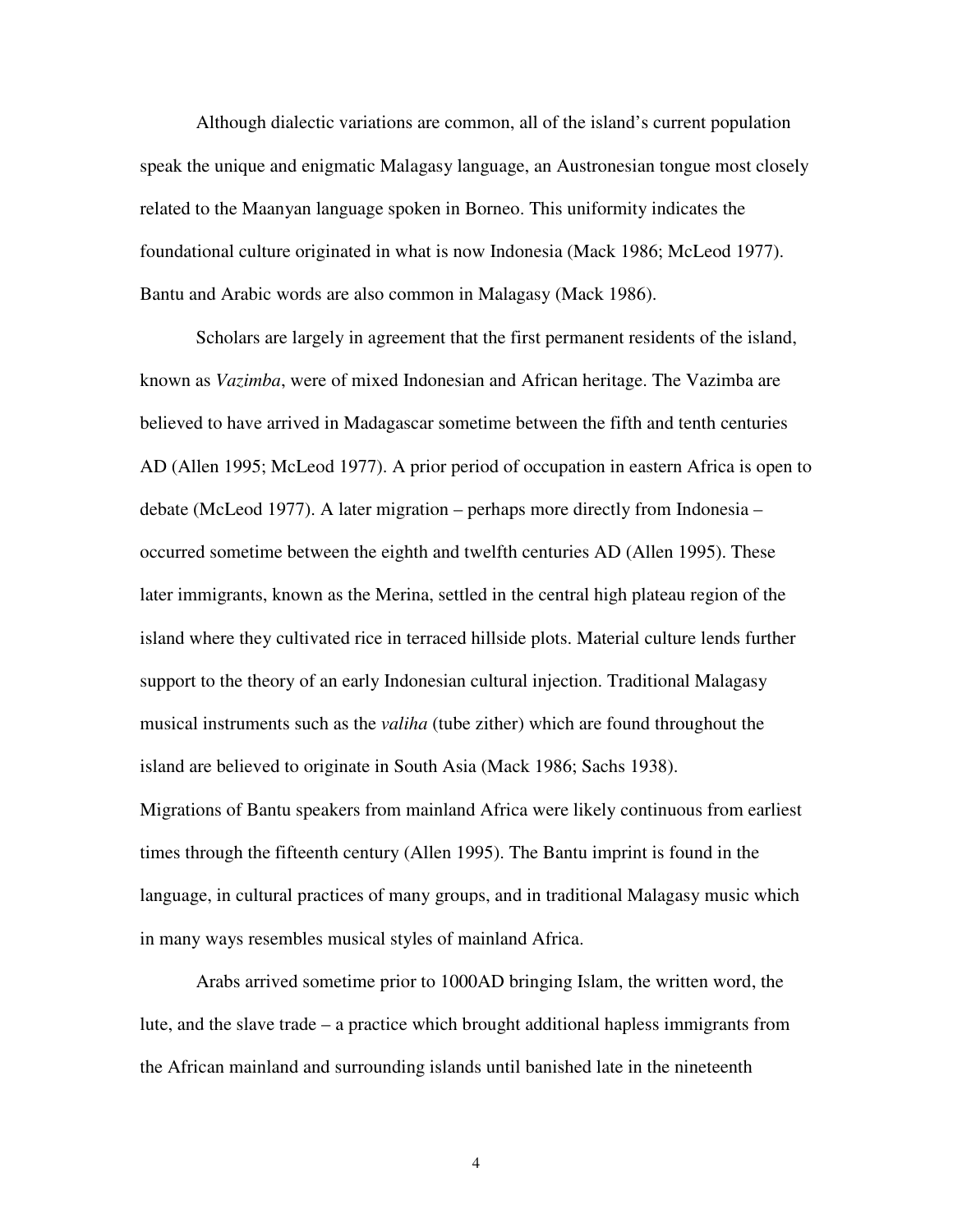century. Arabic Malagasy known as Antalaotse controlled many of the coastal trading towns (Allen 1995).

The Portuguese first arrived in 1500 followed by the British, French, and Dutch, all vying for a stake in the lucrative Indian Ocean trade routes. With the Europeans came Christianity and a variety of western musical instruments and practices. European missionaries established Western-style music conservatories and the legionnaires brought their brass bands. Additional immigrants came – voluntarily or otherwise – from Islamic Africa, Persia, China, and the surrounding islands (Allen 1995).

Elaborate Malagasy kingdoms began to emerge in the sixteenth century each laying claim to a different region of the island (Allen 1995). These included the Sakalava in the west; the Betsileo, and Merina in the highlands; the Betsimisaraka in east; and others. The Merina kingdom dominated the island from 1810 to 1895, and to some degree Merina rule became a force of cultural unification. The Merina dialect of Malagasy is today the national language, and the capital city, Antananarivo, is located in the heart of Merina territory. In 1895 the Merina kingdom was subjugated by the French and Madagascar became a French colony until regaining its independence in 1960.

Although much of the island's population is ostensibly Christian as a result of European domination, many Malagasy still engage in traditional spiritual practices. These practices center on ancestor worship and have been noted by scholars in communities throughout Madagascar (Mack 1986; McLeod 1977; Allen 1995).

Madagascar is today a largely rural and poor country of roughly 20 million people. Its capital, Antananarivo, is the nation's largest city with approximately 1.3 million inhabitants and is home to Madagascar's most urbanized population. In spite of a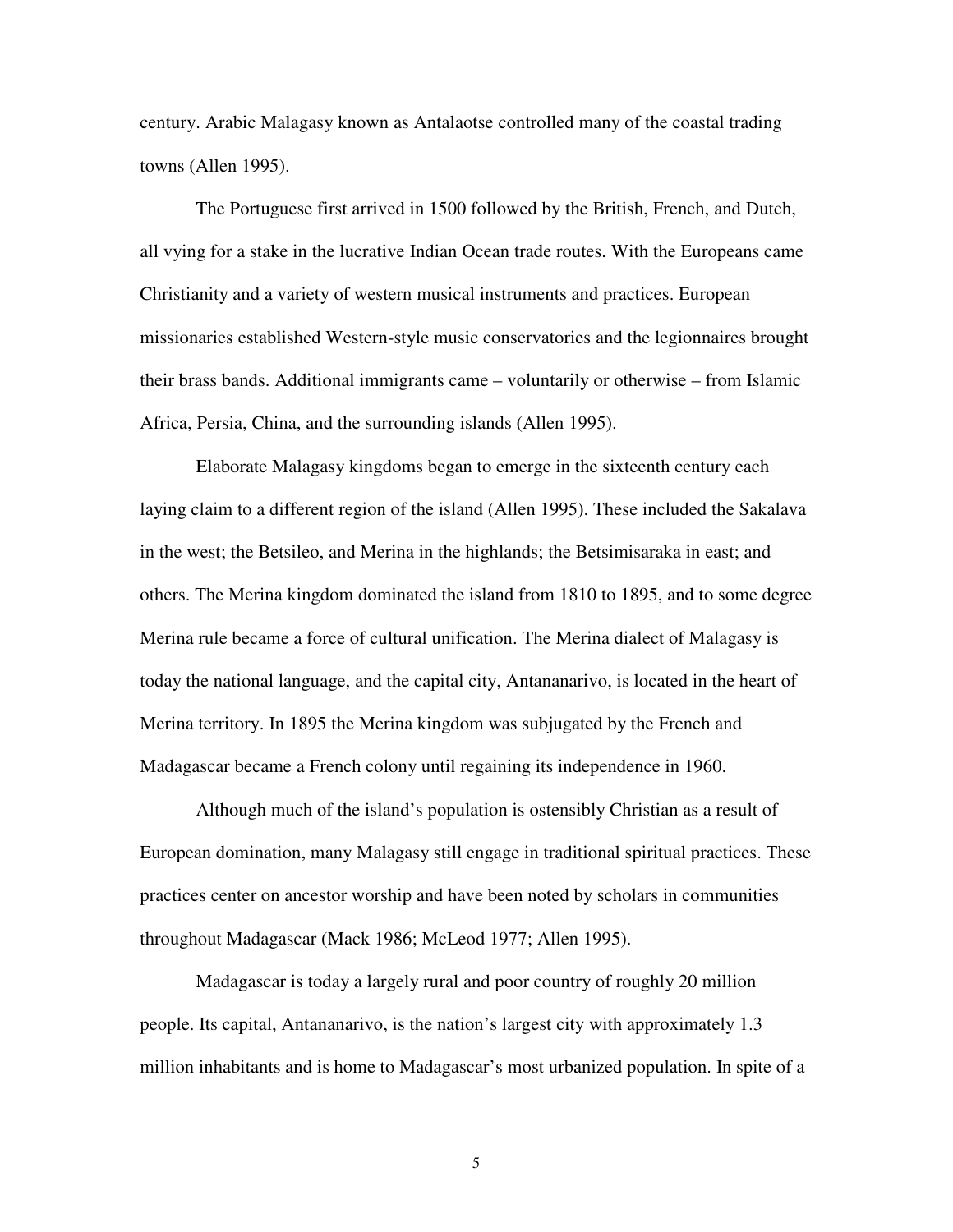long indigenous musical tradition, urban Malagasy today are more likely to listen to pop music from the US, Europe, or mainland Africa than to traditional or popular Malagasy music (Allen 1995; Eyre 2003). In recent years however, contemporary Malagasy music has begun to catch the ear of the urban population (Eyre 2003).

#### **Traditional Music of Madagascar**

Norma McLeod – one of a handful of scholars to have undertaken serious study of Malagasy music – distinguishes two main musical culture areas on the island: the central highlands, and the south and west (McLeod 1977).

The central highlands are the traditional center of the Merina and Betsileo kingdoms. Here the courts favored large vocal ensembles called *antsa* (Rakotomalala 1998). In the 1800s the dominant Merina monarchy sought to create an official music and sponsored the education and careers of court musicians. They also allowed Christian missionaries to teach hymnody and set up Western music schools (Rakotomalala 1998). In the 1800s the court and nobility began appropriating French popular musical forms. As a result, music of this region continues to bear a European imprint and an emphasis on vocal harmony.

The south and west of the island are home to less urban ethnic clusters such as the Bara and Sakalava peoples. Since the sixteenth century the Sakalava have dominated much of the island's west coast including many important coastal trading towns. A long history of contact with Arabs and East Africans is evident in the music. Lutes are common, the vocal style more ornamented, small ensembles predominate. The Bara are a small group of pastoral herders in the south. Their similarity to Nilotic peoples of the southern Sudanic region has been noted by McLeod (McLeod 1977). Both the Bara and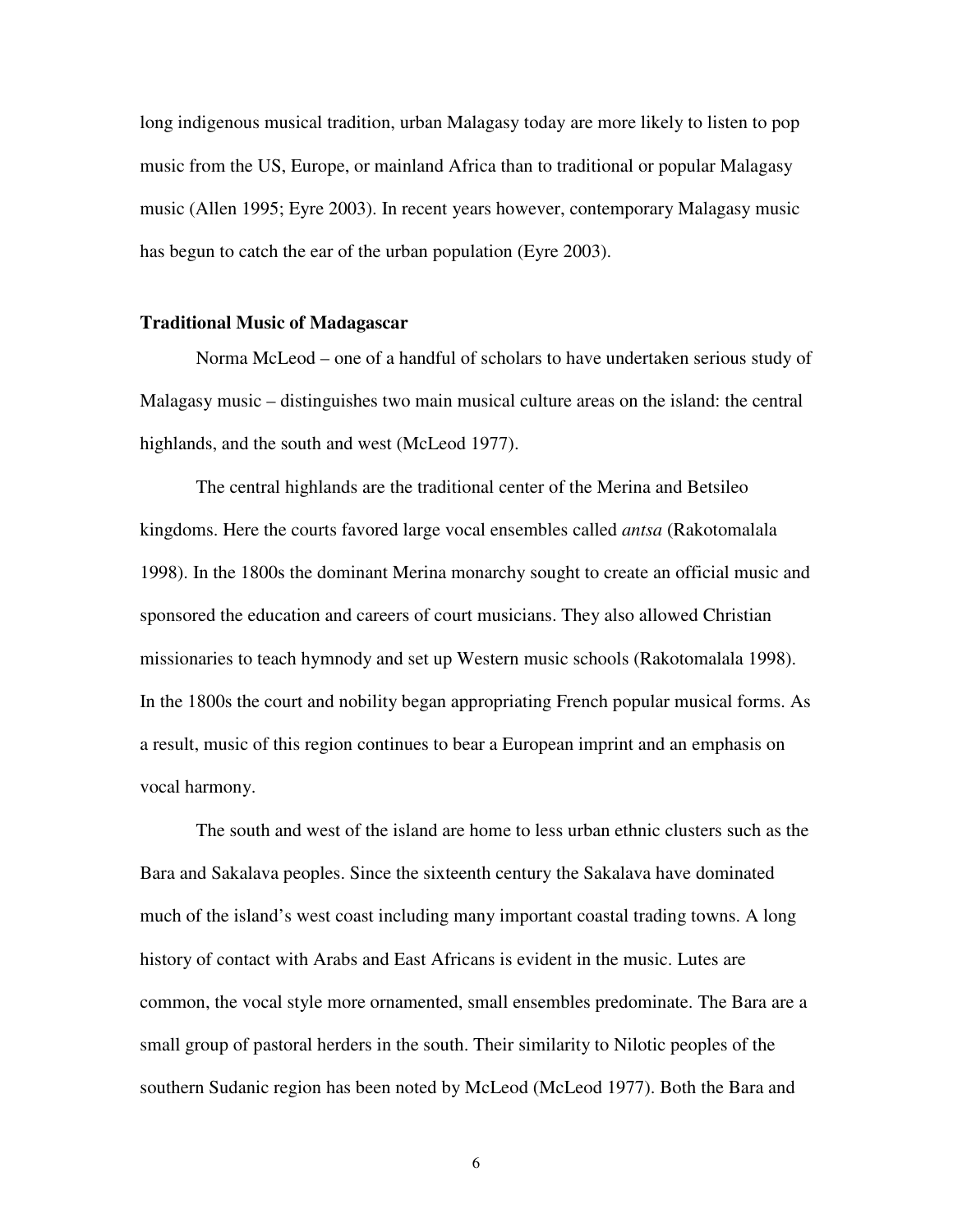Sakalava practice the spirit-possession ritual (known as *bilo* among the Bara, *tromba* among the Sakalava). In this ritual a musical catalyst helps induce trance in the participant so that the spirit of a departed ancestor or ancient king may inhabit the body. This ritual is not unlike the *bira* ceremony practiced by the Shona people of Zimbabwe. Success in the spirit-possession ritual hinges on the choice of the proper music as the Malagasy believe that each spirit has its own favorite tune (Rakotomalala 1998). Music for the ritual is often provided by the marovany accompanied by one or more idiophones, handclapping, and singing. In the guitar music of these areas one can often discern a distinct marovany approach.

There are two essential general characteristics of Malagasy music which are central to a discussion of the Malagasy adoption of the guitar. The first of these is the importance of vocal music. The Malagasy have a long and venerable tradition of vocal music, sung poetry, and oratory. Norma McLeod and Germaine Rakotomalala have both written about the *hira gasy* theatrical tradition, a pre-colonial highland form which incorporates song, dance, and oratory (McLeod 1977; Rakotomalala 1998). It might be said that overall the Malagasy display a distinct penchant for vocal music. Paul Hostetter has written:

> It is a society that is passionate about singing, and one that also incorporates extremes in vocal ranges. Walking through Tana [Antananarivo] after dark, people shutter their houses (against malarial mosquitoes) but houses throb with people singing *très forte* (Hostetter 2004).

The sung language is integral to the Malagasy musical approach. It is a language which is markedly multi-syllabic. Words and phrases tend to be long and rhythmic, and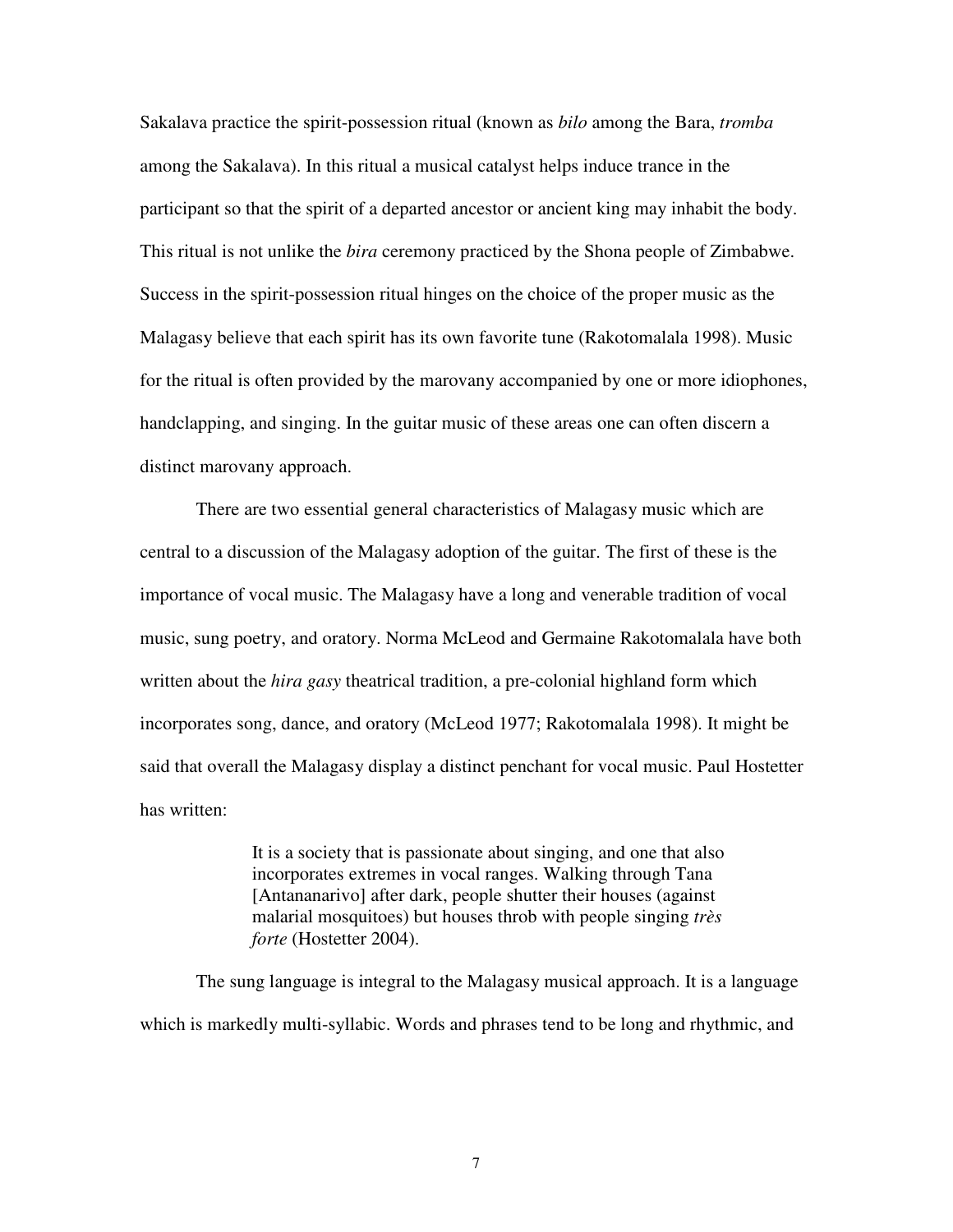melodies composed of sequences of multiple short notes. Plucked instruments are tailormade for reproducing this type of line since each note must be individually articulated.

There is also a widespread and ancient bardic tradition in Madagascar, possibly the result of Arab influence (Rakotomalala 1998). The bards (as is found in cultures throughout the world) often accompany themselves with lutes – instruments which are portable, stand-alone, and well-suited to the itinerant life-style. The Malagasy lute, called *kabosy*, is a (usually homemade) long-necked, plucked lute with three or four courses and a box-shaped resonator of wood or metal.

## $\mathbb{D}$

**Musical Example Track 1:** "Tsy Anambalia (There is No Reason to Marry)"

The second general feature of Malagasy music which is germane to this discussion is the overall prominence of chordophones. In addition to lutes, two other stringed instruments are central to Malagasy music culture. These are the *valiha* and the *marovany*.

The Malagasy tube zither known as valiha is a bamboo tube strung lengthwise with eight to twenty or more metal strings which are plucked with both hands. The instrument is believed to originate in South Asia (Mack 1986; Sachs 1938). Interestingly, it is tuned in thirds similar to the West African *kora* (Rakotomalala 1998; Valiha Madagascar 1965). As such I would suggest it embodies the essence of Malagasy culture, the "Afro-Indonesian cultural matrix" referred to by Philip Allen (Allen 1995: 8), and perhaps appropriately has come to be known as something of the national instrument of Madagascar. Originally used for ritual as well as entertainment purposes, it was considered an instrument of the aristocracy in the 1800s (Rakotomalala 1998). The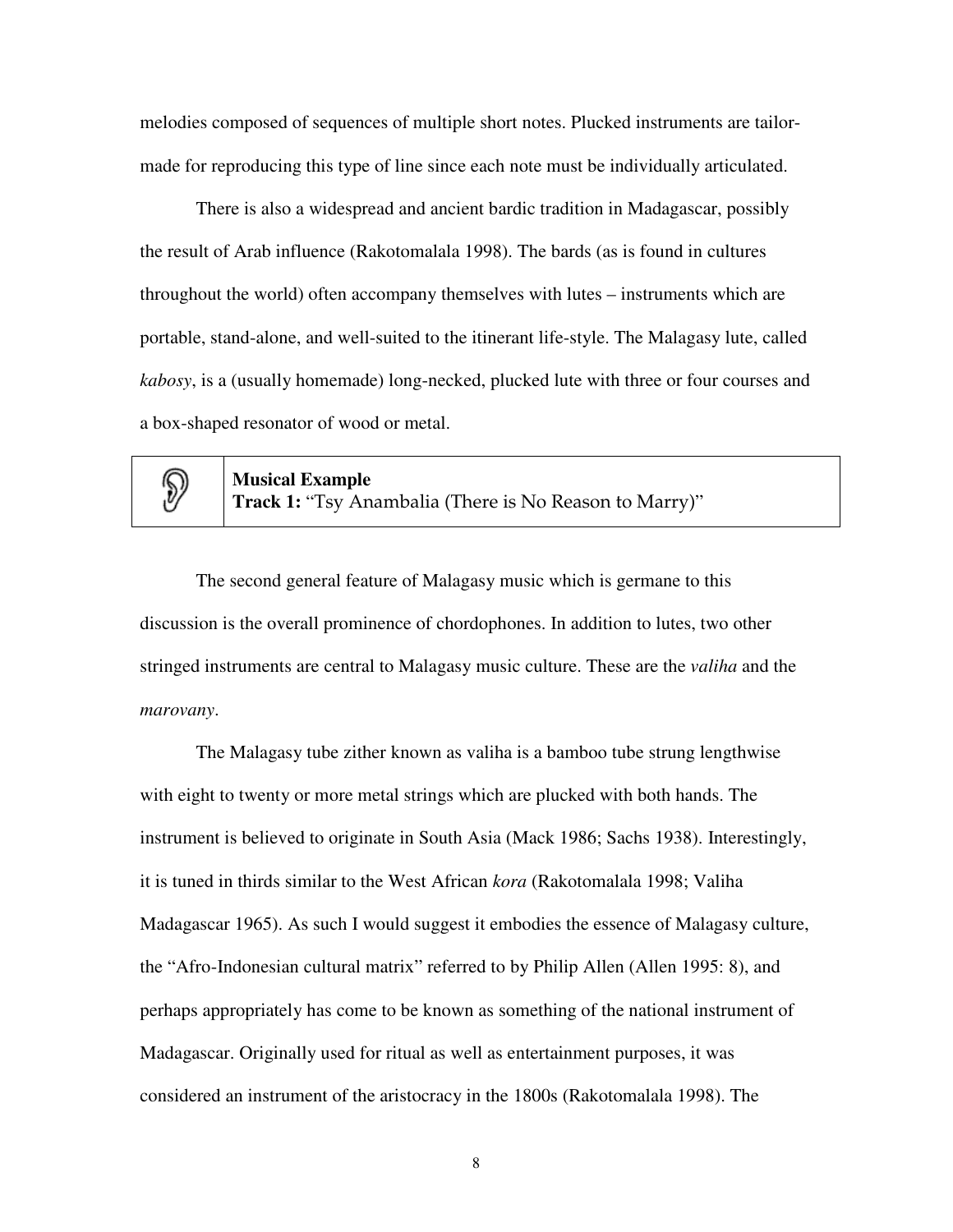valiha's delicate sound is unique and unmistakable. It is a quiet and contemplative instrument which usually accompanies singing.

Valiha is so central to the Malagasy guitar sound that guitarist and writer Germaine Rakotomavo calls the guitar an "imitation" valiha and refers to Malagasy guitar technique as "borrowed" from the valiha (Rakotomavo 2004:150-151). Master guitarist Etienne Ramboatiana refuses lessons to any student who has not first studied valiha, saying:

> [I]f you really want to find out about the Malagasy guitar style, it came from the way the Malagasy played the piano, but the piano was only copying the valiha. So the valiha is the origin of it all (Anderson 1998).



**Musical Example Track 2:** "Afindrafindrao"

Another chordophone of signal importance in Malagasy music is the *marovany* or case zither. This instrument is a suitcase-shaped wooden box strung on both sides with metal strings (Rakotomalala 1998). Similar to valiha technique, the player plucks the strings with the fingers of both hands – often in rapid alternation – allowing the creation of dazzling runs and complex rhythmic ostinati, musical devices which characterize the playing of some contemporary Malagasy guitarists. The marovany has become the principal instrument for accompanying the spirit-possession rituals which are practiced throughout Madagascar, displacing the quieter valiha (Valiha Madagascar 1965).

 $\mathbb{D}$ 

**Musical Example Track 3:** "Sezimary"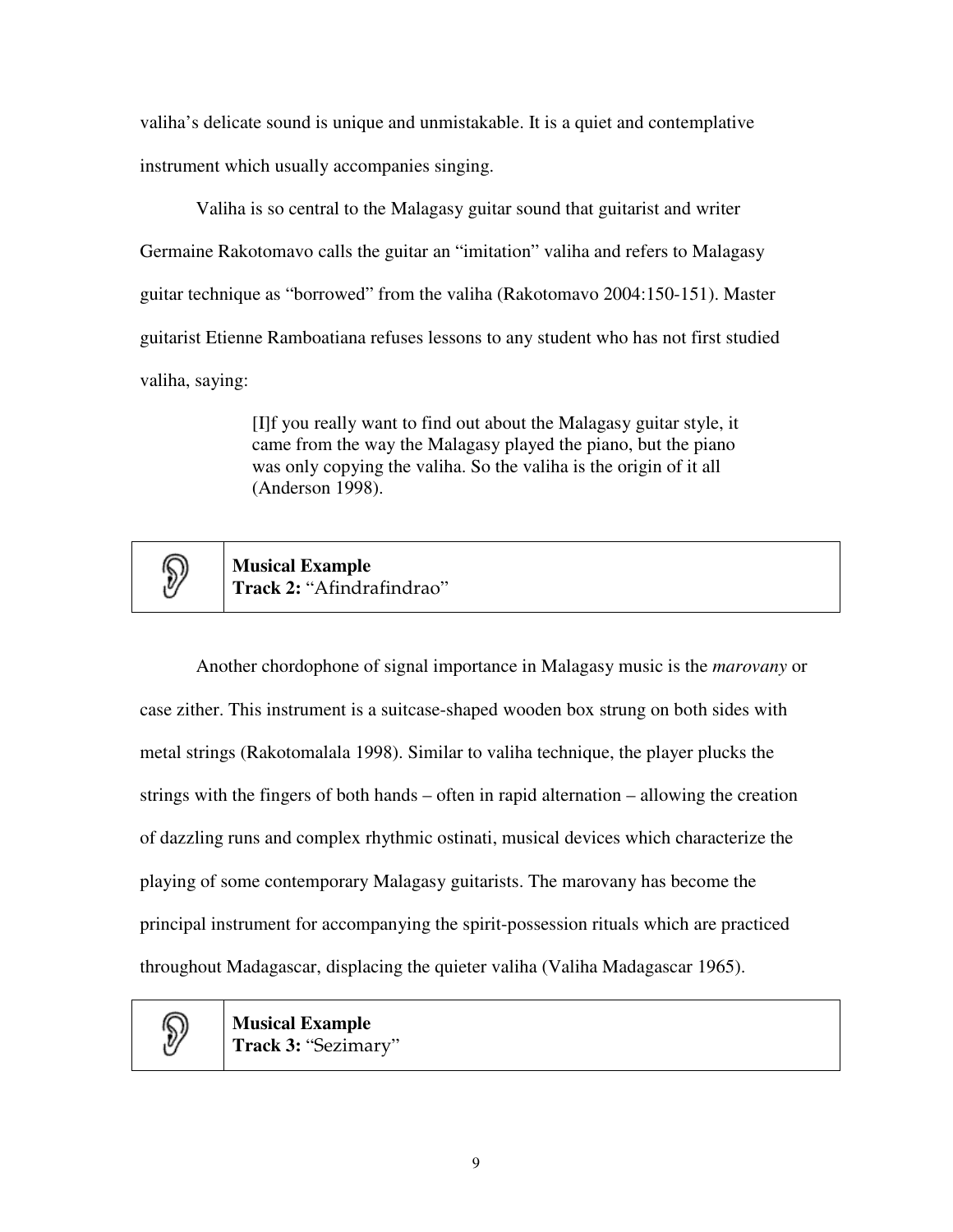### **History of the Guitar in Madagascar**

For purposes of this discussion the term "guitar" refers specifically to the socalled Spanish guitar – a long-necked, fretted lute of six courses commonly tuned EADGBE. The wooden resonator or "body" of the typical acoustic guitar has the familiar rounded upper bout, a narrower "waist," and wide lower bout with one or more soundholes in the top. The electric version of the instrument often has a solid wood body which can be of practically any shape.

In just over a century, the guitar has been thoroughly assimilated into Malagasy music. Germain Rakotomavo has proposed the natural complement of the guitar to the Malagasy people and music as one of the reasons for this rapid assimilation, citing the guitar's affinity for the Malagasy vocal timbre, and the ability of the guitar to reveal what he calls *le tempérament des Malgaches* (Rakotomavo 2004).

It would also seem that the degree to which the Malagasy have made the guitar their own can in many ways be attributed to the existence of an ancient and highlyevolved indigenous stringed instrument tradition already in place at the time of the guitar's arrival — that the groundwork for a thriving guitar culture had been quite thoroughly lain long before the guitar was introduced.

Just as it is difficult to discern the exact patterns of migration which peopled the island, it is impossible to know exactly when the guitar arrived in Madagascar. Fretted lutes may well have been brought by Europeans as early as the 1500s, but the Spanish guitar as we know it is not documented in Madagascar prior to 1889. Most likely it was brought to the island by the French during this period, a time of increasing French influence within the Merina monarchy (Rakotomavo 2004). The Merina elite had appropriated many of the trappings of French society including an affinity for the piano,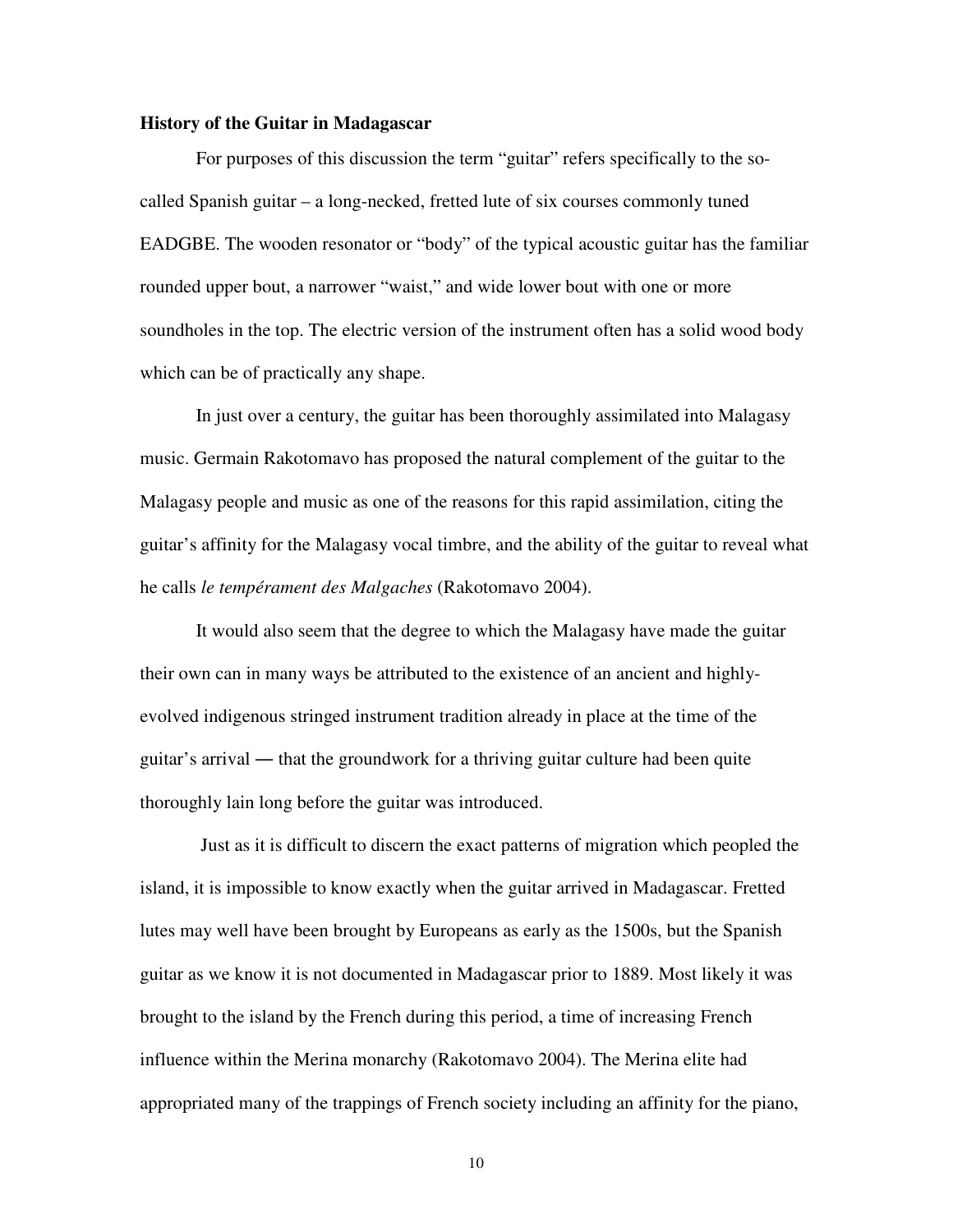and this trend was echoed among lower-class Malagasy who adopted the much more affordable guitar as their own. Within Antananarivo's poorer neighborhoods the guitar took root (Anderson 1998).

How the guitar was used in Malagasy music in the early decades of the 20th century is unclear. We know of its use in the Malagasy theater to accompany songs (Rakotomavo 2004), but Malagasy guitarists do not seem to have been recorded until the 1940s (Hostetter 2005). In the 1920s though, the guitar was exploding in popularity in many parts of the world including mainland Africa and there is no reason to believe that the Malagasy would have been immune to this trend.

What is very clear is that by the early 1940s, the guitar had insinuated itself into the popular music of the capital, Antananarivo. Etienne Ramboatiana, a.k.a. "Bouboul" one of the patriarchs of the Malagasy highland guitar tradition — speaks of this as a time when the city's guitarists "would go out serenading" (Anderson 1998:2). Another Malagasy guitarist, Jean "Colbert" Ranaivoarison, describes the scene as such:

> [T]he people who lived down below, these were the peasants who were poor. They wanted to buy a guitar because it was possible for them. […] So it was two very different things between the town on top and the one below. The people who played the Malagasy guitar, they played serenades, almost all night in the villages. They would walk around the village playing (Eyre 2001)

# $\mathbb{D}$

**Musical Example Track 4:** "Bon jour madame la guitare"

The post-WWII years were a period of rapid assimilation. Guitar music spread rapidly across mainland Africa (Rakotomalala 1998) and Malagasy were exposed to new sounds. Appearances by international artists, recordings, and radio broadcasts brought a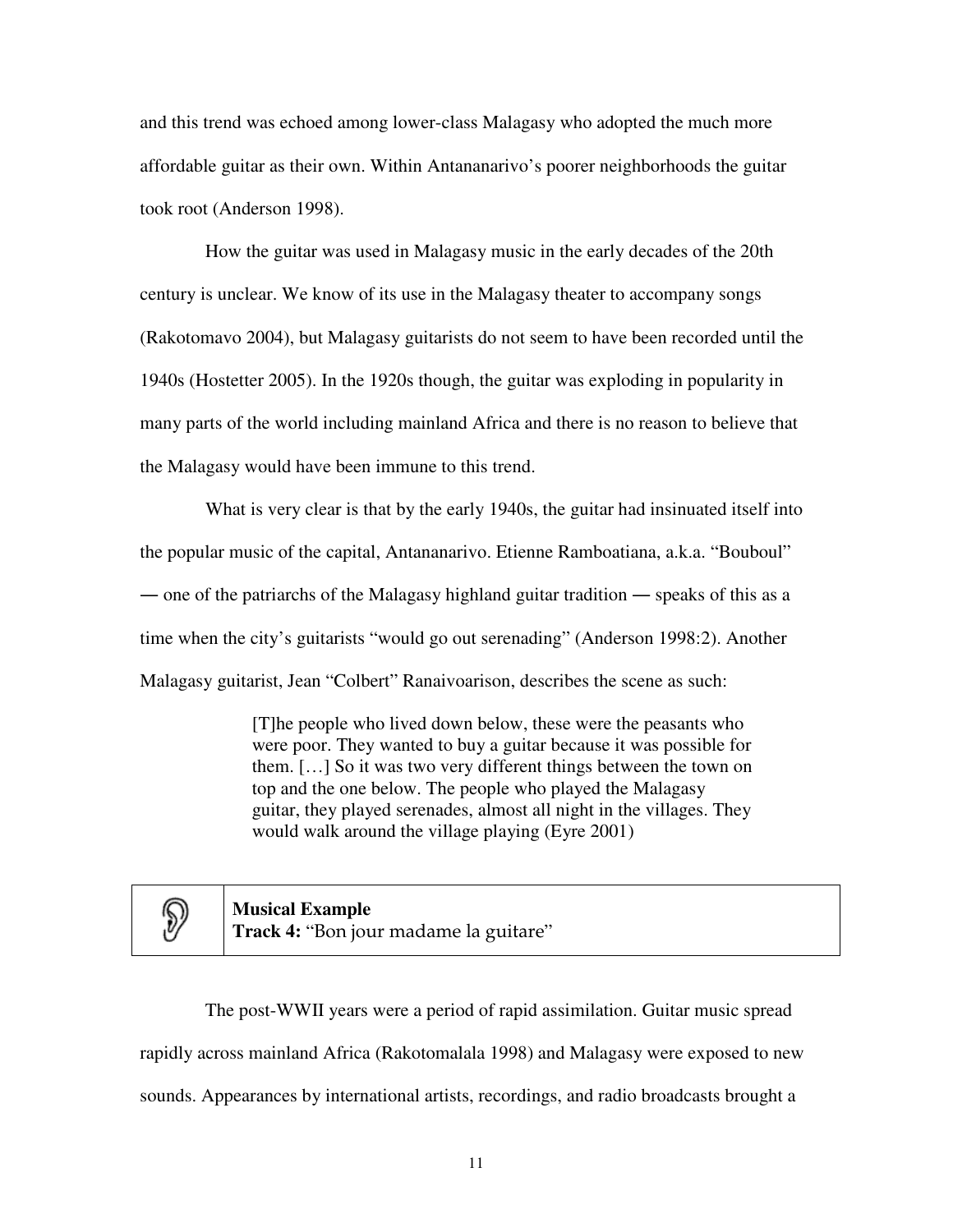new palette of musical colors to the island. American jazz and blues, Ghanaian highlife, Hawaiian slack-key guitar, French cabaret, and other sounds were available via radio and recordings during this period.



**Musical Example Track 5:** "Vary amin'anana"

The electric guitar arrived in Madagascar in the early fifties. Bouboul himself was probably the first to play the instrument having purchased one mail-order in 1952 (Anderson 1998). By the mid-1950s, Malagasy guitarists were performing in Europe. Ny Antsaly (a band featuring valiha master Sylvestre Randafison) was one of the first to tour the European continent in the 1950s and 1960s (Rough Guide 2005). Also in the 1960s Malagasy pop group Les Surfs met with considerable commercial success in France performing French covers of Beatles tunes (Coup de Coeur 2005).

The 60s also saw the emergence of the up-tempo *salegy* dance music from the northwest region of Madagascar. This unique guitar-driven style based on an ancient Malagasy rhythm would be the first Malagasy popular form to gain international notice (Eyre 2003). Around this time an indigenous recording industry emerged, further spreading the homegrown Malagasy sounds across the island and exporting them to Europe (Schmidhofer, Domenichini 2001).

The band Mahaleo burst onto the Malagasy scene in the 1970s featuring guitarist and songwriter Dama Zafimahaleo. Dama cites American blues as a key influence in the formation of his unique guitar style (Carnahan 1997). Mahaleo was perhaps the first Malagasy band widely celebrated throughout the country, singing in Malagasy songs of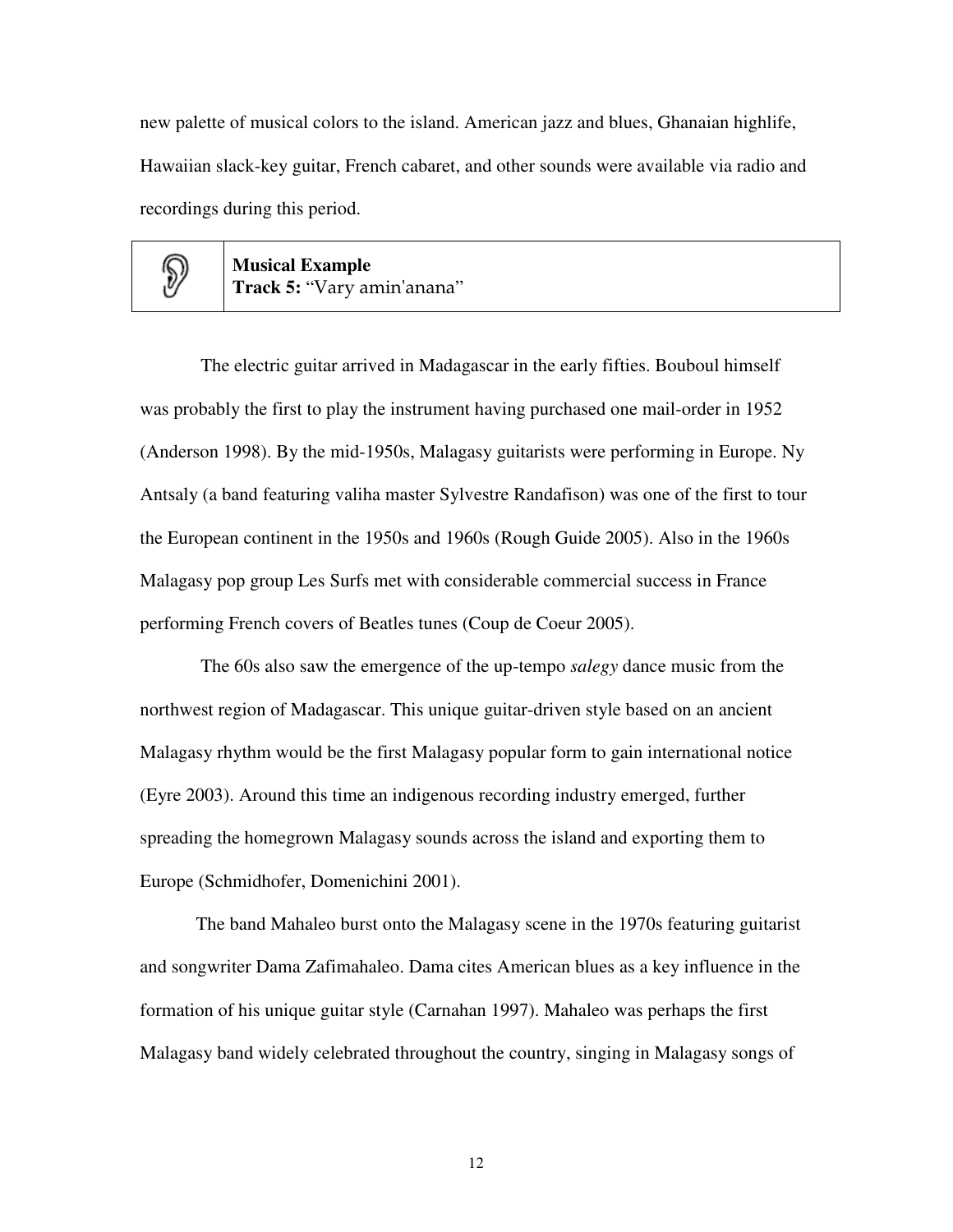veneration and protest. This period also began to see a strong influence of Congolese popular music on Malagasy music (Schmidhofer, Domenichini 2001).

The 1980s were difficult for Malagasy record labels. Both Discomad and Kaiamba fell on hard times, and no local label was producing recordings of Malagasy music during this time. Partly due to the lack of local product, many Malagasy listeners and dancers turned their attention almost entirely to Western pop (Rough Guide 2005).

Ironically during this same period, Malagasy guitarists began to receive increased attention abroad. In 1986 the UK label GlobeStyle released a collection of Malagasy music (*Madigasikara Vol. 1* and *Vol. 2*). These recordings featured mostly traditional instruments, but also included a track by Mahaleo hinting at the potential for Malagasy guitar. American guitarists Henry Kaiser and David Lindley made two trips to the island (in 1991 and 1995) and returned with enough material for three excellent albums (the *World Out of Time* series on Shanachie). Kaiser and Lindley sought out and recorded some of the island's best guitarists (including the now world-renowned D'Gary) as well as a great deal of other music. Many listeners in the States got their first taste of *gitara gasy* from this series of releases.

When guitarist and luthier Paul Hostetter ventured to Madagascar in 1995 his sole intention was to record Malagasy guitar. These recordings became the album *The Moon and the Banana Tree* (Shanachie Records 64074), probably the definitive document of Malagasy guitar virtuosity.

D,

**Musical Example Track 6:** "Ragasy"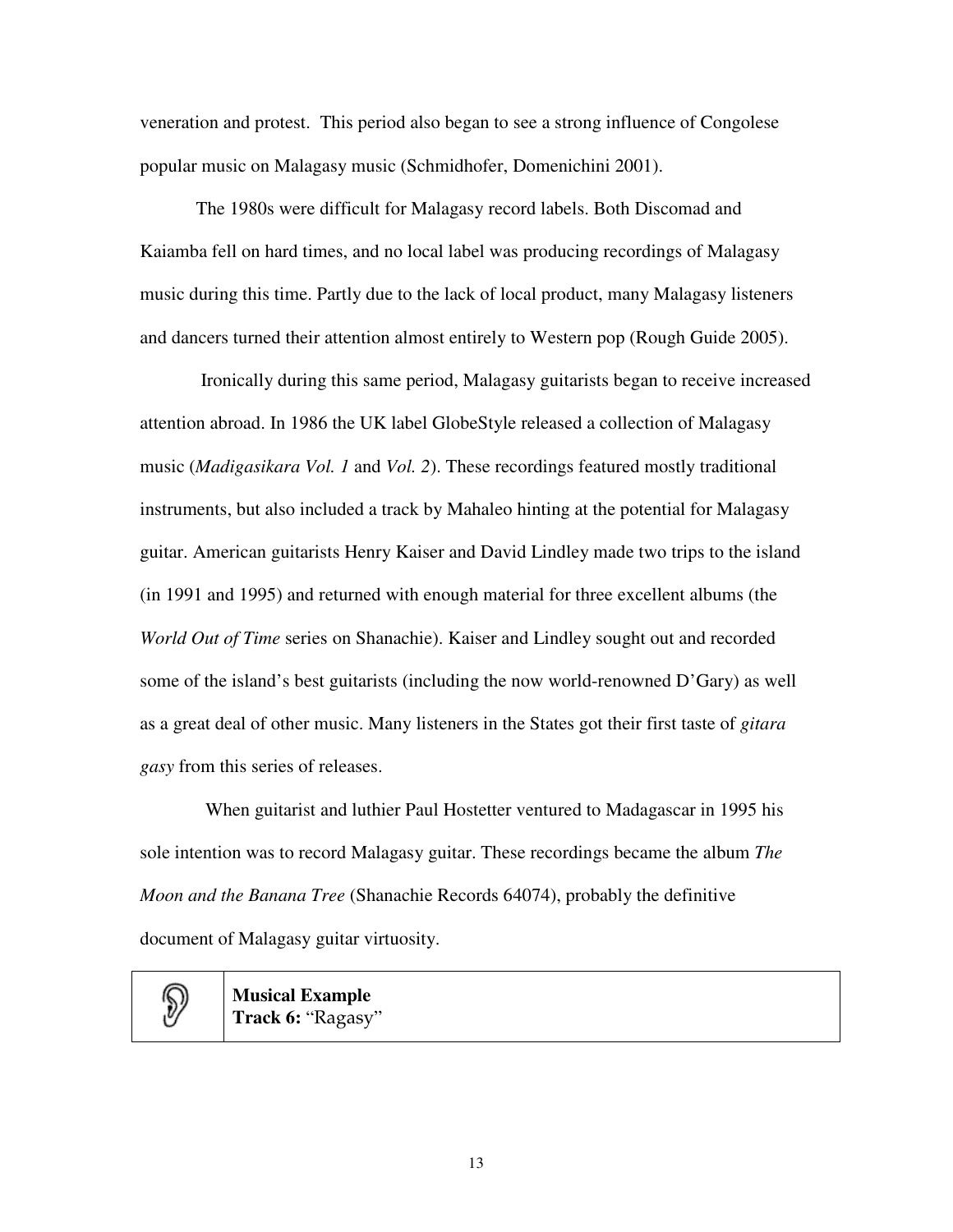This period also saw the emergence of Malagasy pop as a force to be reckoned with on the world stage with musicians such as Tarika (probably Madagascar's bestknown export) and the extraordinary guitarist D'Gary touring internationally and releasing highly-acclaimed records.

### **Guitar Performance Technique**

Malagasy culture may be a synthesis of outside influences yet, at its core, there remains a cultural kernel that is singularly Malagasy. Norma McLeod has said that the Malagasy can take what they want of outside cultures without ever losing the true essence of their own (McLeod 1971). This is certainly true of the way in which the guitar and its method of performance have been adapted to Malagasy music. They have taken what works of the Spanish guitar, and remade it as a Malagasy instrument. In the guitar, the Malagasy found an instrument which provides excellent accompaniment for vocal music and which adapts well to traditional instrumental music. The result is a guitar approach which in many ways mimics or reproduces the roles and performance techniques of traditional Malagasy valiha, marovany, and kabosy.

Although there many approaches to guitar performance, some commonalities may be found in Malagasy guitar technique. Malagasy guitarists usually play finger-style, plucking the strings with the fingertips as opposed to a plectrum. This technique allows the guitarist to produce an articulation which is distinctly reminiscent of the valiha's delicate sound.

In valiha and marovany music, melodic lines often include a rapid descending three-note cascade that Malagasy guitarists imitate by using the "pull-off" technique. In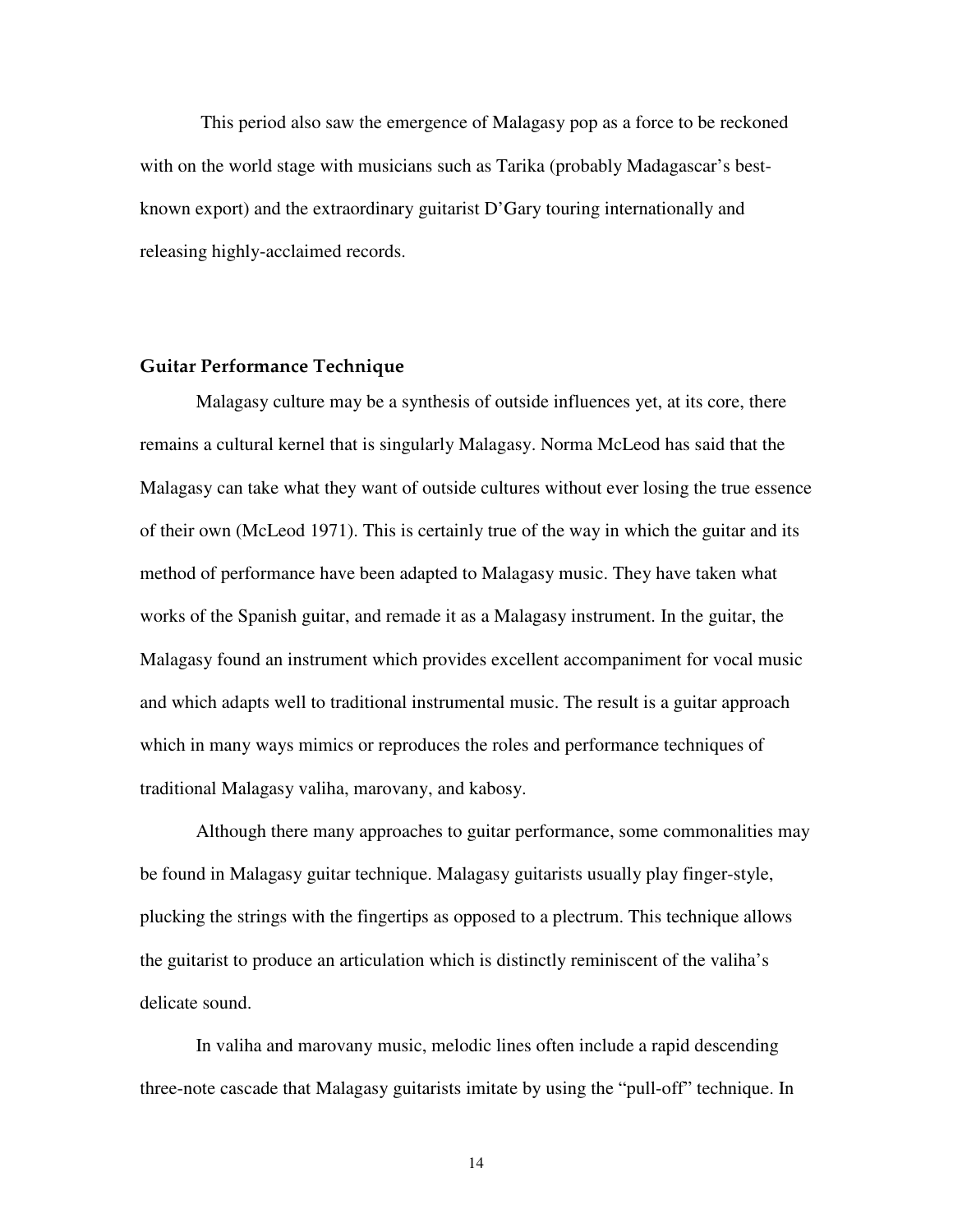this technique the guitar string is struck once with the right hand and a succession of notes are produced by pulling the fingers of the left hand away from the neck. Malagasy guitarists also show a tendency for harmonizing lines in diatonic thirds or sixths, a technique common to Malagasy zither and choral music.

Many Malagasy guitarists favor alternate tunings – some employing a different tuning for each song (Hostetter 2005). The lowest string of the instrument is typically tuned down anywhere from a whole step to a major third to extend the bass range. Unlike standard Spanish tuning (EADGBE), traditional Malagasy tuning is CGDGBE (Rakotomavo 2004). The CGDGCD tuning is also common (Hostetter 2005). Some tunings, such as CGDGBD, probably derive from the kabosy (Eyre 2001). Most Malagasy guitarists double on kabosy and many start on the instrument, switching to guitar as soon as they can afford one (Carnahan 1997). The fierce right hand technique some Malagasy guitarists employ (particularly in the tsapika style) is directly adapted from kabosy playing.

## **Styles**

There is, of course, no single Malagasy guitar style. On the coasts and in the mountains, in the southern desert and in the eastern rainforest, an assortment of styles has emerged, each one regionally distinct. The high plateau style, for example, has a distinct European flavor. On the southwest coast the influence of mainland Africa is more readily apparent.

A reasonably complete survey of Malagasy guitar styles is beyond the scope of this article. What follows is a sampling of a few of the best-known popular styles to be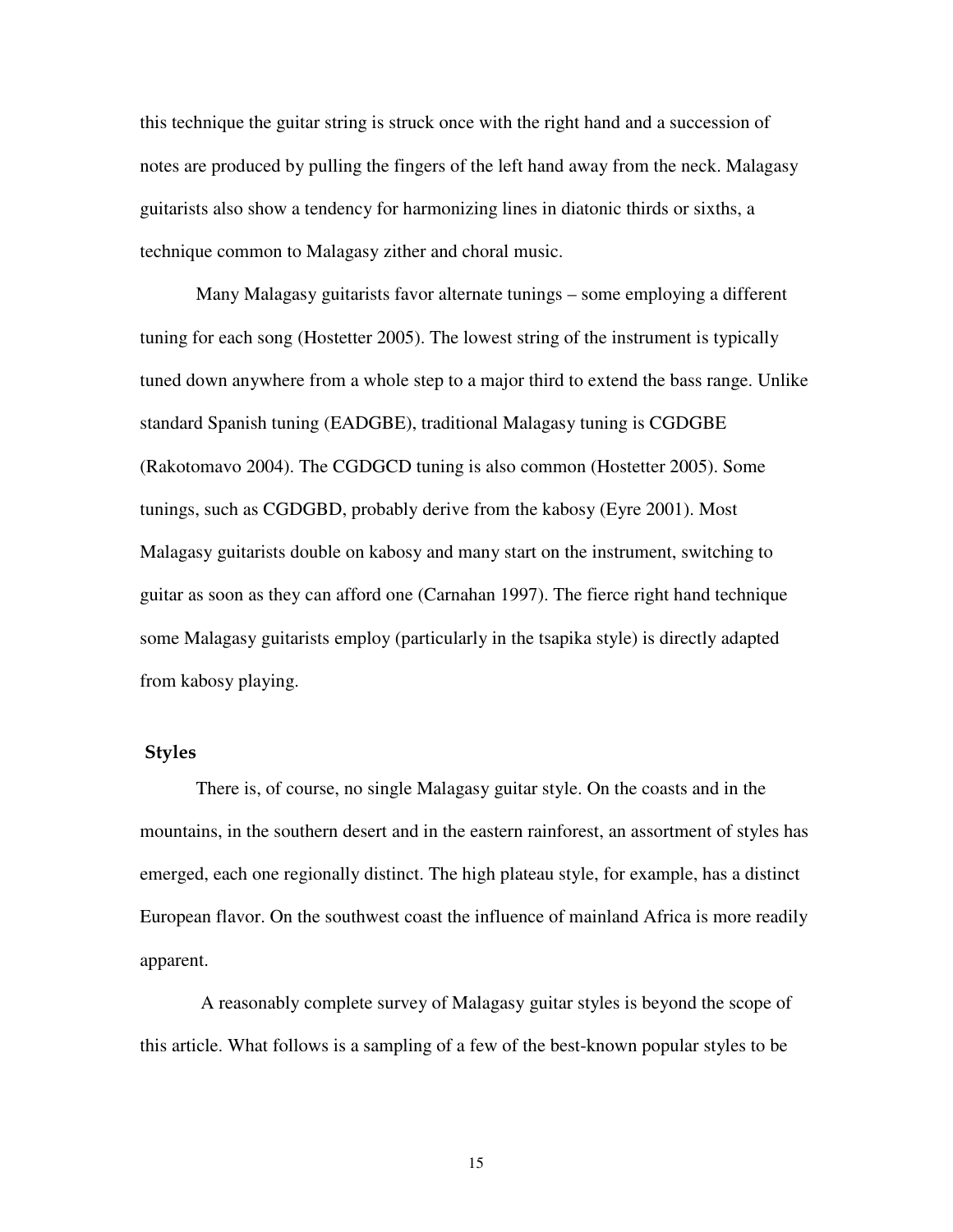found on the island. All of these styles are quite friendly to Western ears and recordings are relatively easily found.

The high plateau style, as previously mentioned, is characterized by a European harmonic approach and a stateliness that reflects its roots in the Merina court tradition. This music originates in and around the capital city, Antananarivo, the cultural and political heart of the Merina people and center of colonial occupation. It is often infused with remnants of those legacies.

> **Musical Example Track 7:** "Tsy Haiko"

*Tsapika* (also called *tsapiky*) is a ripping dance music style that comes from the rough desert mining camps of Madagascar's southwest region. Its unique, somewhat frantic sound is derived from the traditional rhythms of the Vezo people spiked with South African and Congolese pop (Eyre 2003). *Tsapika* guitarists are known for staccato bursts delivered at breakneck speed.



 $\left\langle \!\! \!\! \right. \!\! \left. \!\! \right\rangle$ 

**Musical Example**

**Track 8:** "Neny Baba (Mother Father)"

*Salegy* is an up-tempo dance music that is well known across the island and in Europe. Based on the traditional Malagasy triple-meter rhythm, the form has been around since time immemorial but wasn't dubbed *salegy* until the 1960s when, fueled by electric guitars, it was embraced by young Malagasy dancers (Eyre 2003).

D,

**Musical Example Track 9:** "Malagasy"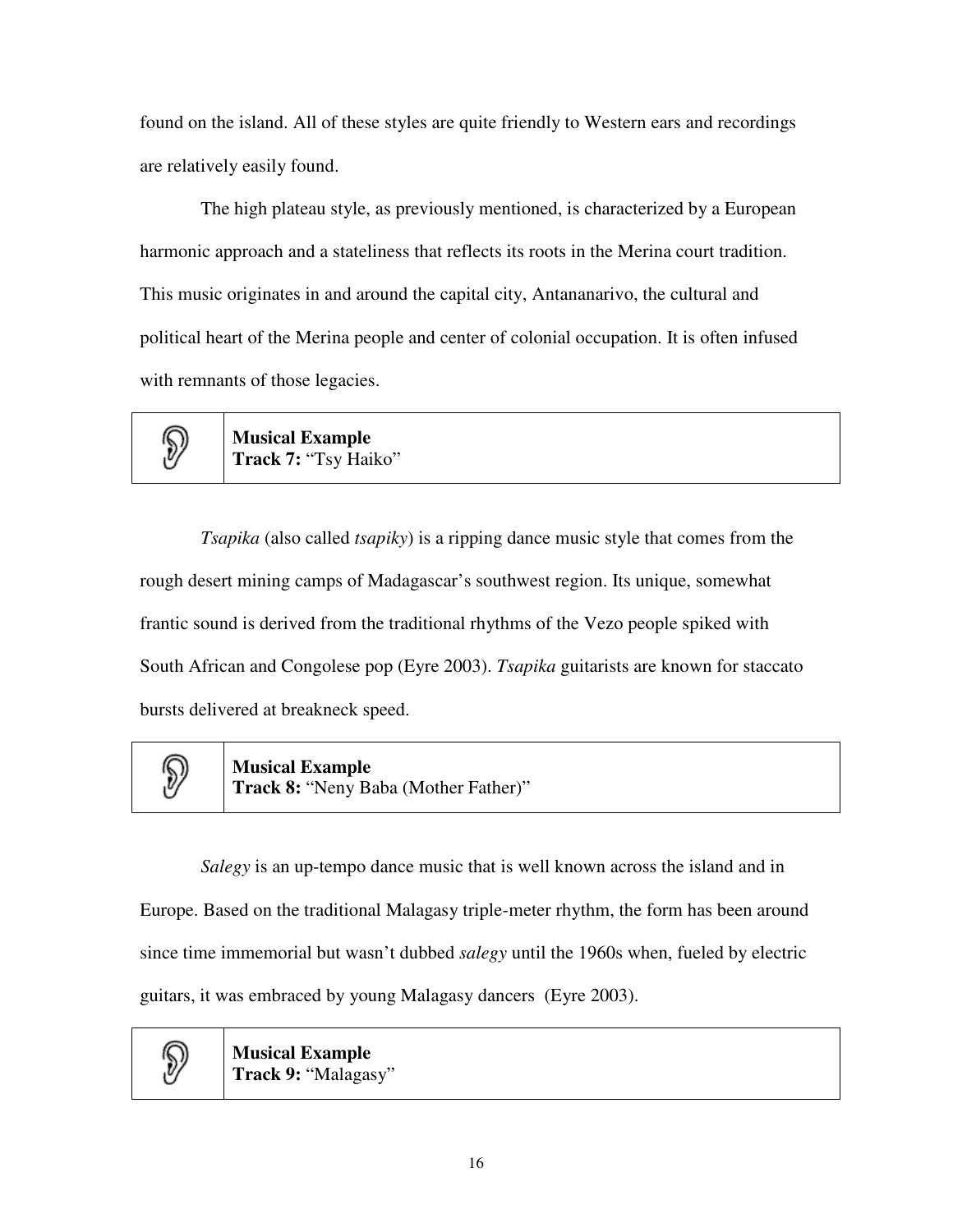## **Conclusion**

Madagascar, an island at the intersection of many paths of migration and exchange in the Indian Ocean, can be seen to have absorbed an array of cultural features from each. The resulting complex is a totally unique cultural entity. Malagasy music is broad and diversified, but also unified by the threads of a common cultural legacy. In the guitar the Malagasy people have found an instrument with which the threads of that legacy can be woven into the fabric of modern multi-culturalism. In so doing Malagasy musicians have created a guitar culture which abounds in virtuosity, depth, and profound beauty. For them, the guitar has become an instrument through which the unique strength and genius of the Malagasy people may be projected.

As the communications revolution continues to contract the world, it can be expected that the enchanting, astonishing, and accessible sounds of Malagasy guitar will only continue to gain prominence on the world stage.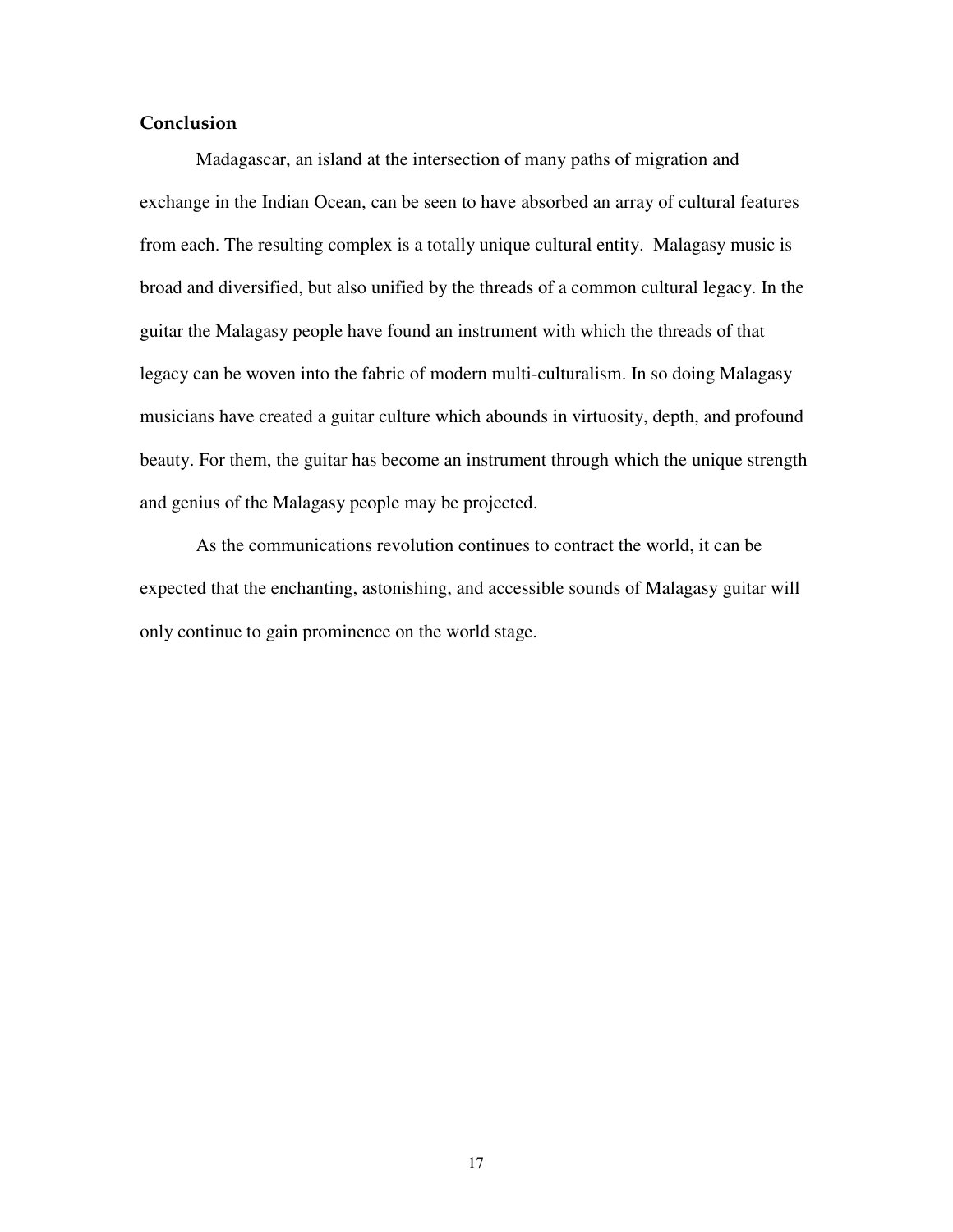#### **Appendix Descriptions of Musical Examples**

Track 1: "Tsy Anambalia (There is No Reason to Marry)" An example of kabosy playing. Note the furious right hand strumming and the use of the "pull-off" technique to produce rapid descending single-line riffs.

(From Madagascar: Awakening the Spirits Music in Tromba and Bilo Trance Rituals Multicultural Media MCM 3011.)

Track 2: "Afindrafindrao" by Sylvestre Randafison & Germain Rakotomavo The afindrafindrao is a very old secular dance inspired by the English quadrille of the 19th century which was popular among the elite in Antananarivo (Valiha Madagascar 1965). Here it is performed on valiha with guitar accompaniment. Note the delicate articulation of the valiha, the lines harmonized in thirds and the characteristic descending flourish. (From A World Out Of Time, Vol. 2 Shanachie Records 64048.)

Track 3: "Sezimary (Sitting Still)" by Zafitea and Dady

This recording of marovany captured in the southwestern town of Antsokay consists of marovany with katsa (shaker) accompaniment. Notice the marovany's dazzling melodic runs and rolling ostinato with variations, and how the katsa alternates between imitating the marovany and subdividing the pulse into threes. (From Madagascar: Awakening the Spirits Music in Tromba and Bilo Trance Rituals Multicultural Media MCM 3011.)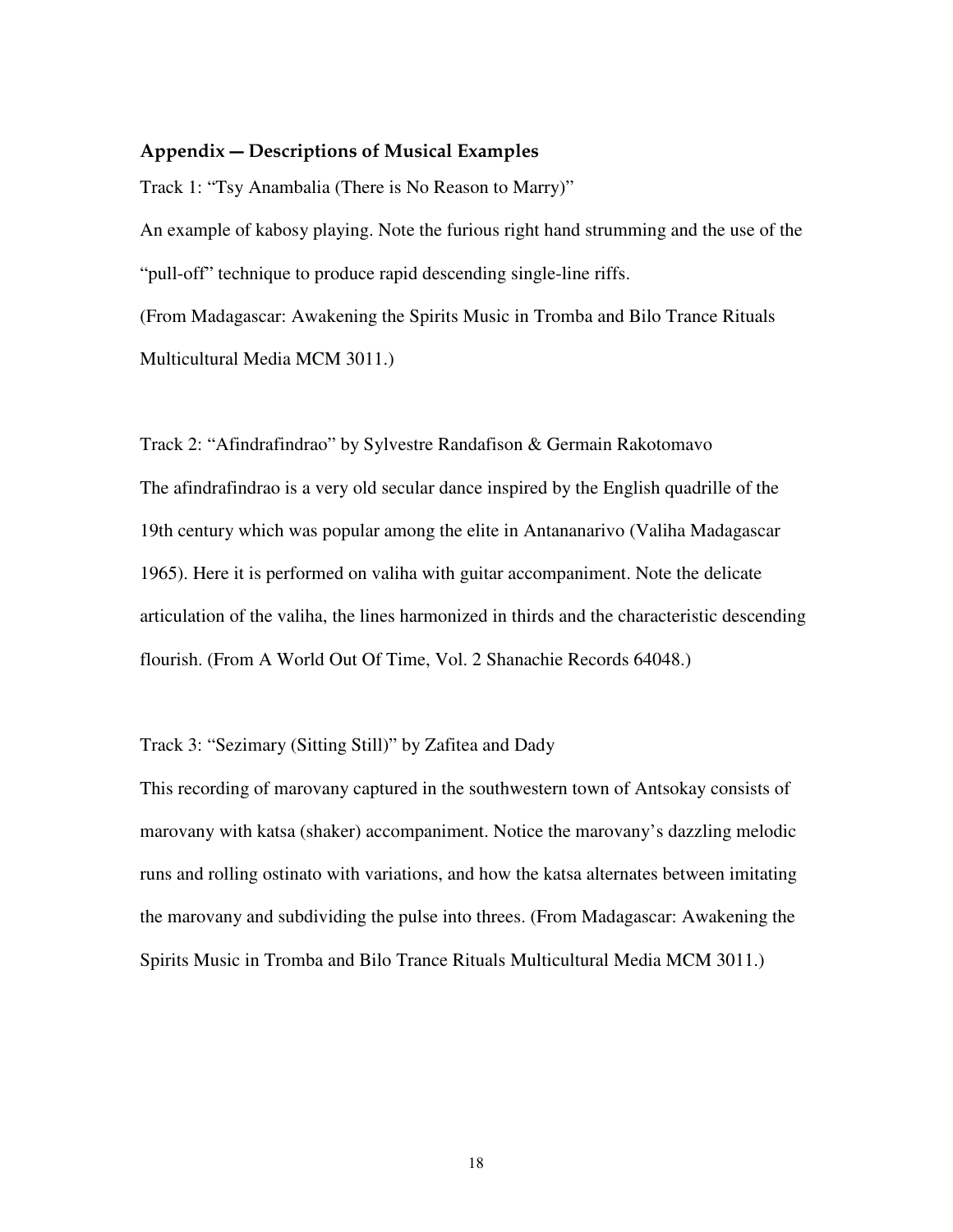#### Track 4: "Bon Jour Madame" by Erick Manana

In this recording contemporary guitarist Erick Manana pays tribute to Malagasy guitar pioneer Razilinà who was well-known in Madagascar but never recorded (Hostetter 2005). This track is an example of the serenade style which would have been popular in the 1940s in and around Antananarivo. Note the Western harmony, and the independent thumb-picked bass. (From A Tribute to Razilinà Buda Musique 82858-2.)

### Track 5: "Vary amin'anana" by Bouboul

Bouboul, who was also a comedian and circus performer, really hams it up in this recording which most likely dates from the 1950s (exact date unknown). He can be heard running down a medley of popular songs drawing on Hawaiian slack-key, French chanson, American swing and several other styles. Listen to his take on the traditional Cuban song "Guantanamera." Songs such as these would have formed the core repertoire of early high plateau guitarists. (From Bouboul Discomad 466 021.)

### Track 6: "Ragasy" by Ralanto

Ralanto came up playing electric pop but turned to Malagasy traditional music in the early 90s. (Hostetter 1996) Note the strong Latin influence in this track. He is accompanied here by percussion instruments tsipetrika (a length of bamboo played with sticks) and kaiambarambo (a bundle of grasses which is shaken). (From Moon & The Banana Tree Shanachie Records 64074.)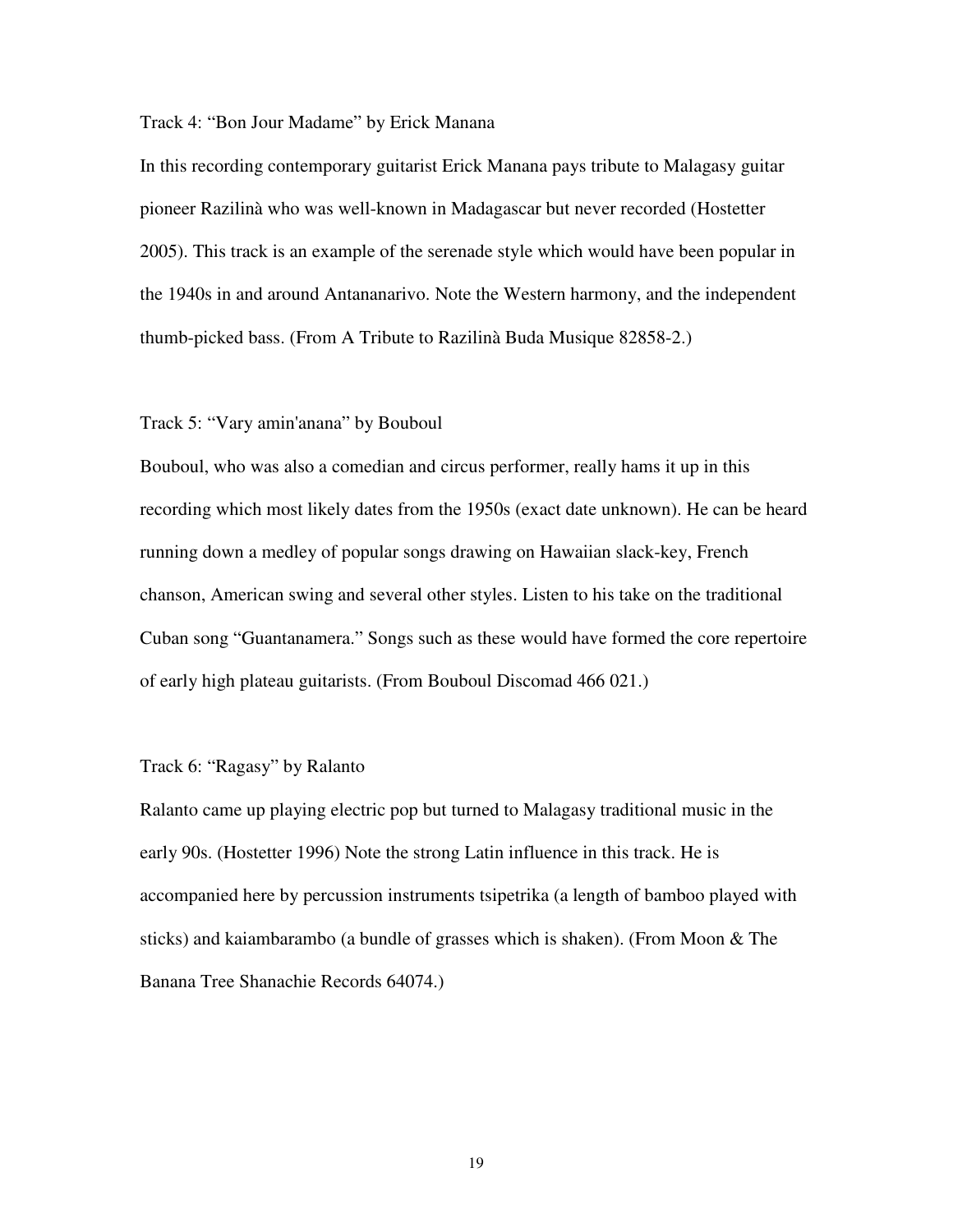## Track 7: "Tsy Haiko" by Colbert

A beautiful example of the high-plateau style. Colbert's contrapuntal finger-style technique imparts an orchestral quality to the accompaniment. Note the voices in close harmony, the multi-syllabic language, and the traditional European harmony. (From Moon & The Banana Tree Shanachie Records 64074.)

## Track 8: "Neny Baba (Mother Father)" by Jean Noel

An example of the tsapika style from Madagascar's southwest. Tsapika guitarists use a 2 finger picking style with alternating thumb and forefinger to produce lines with a startand-stop quality and lots of unpredictable leaps and arpeggios (Eyre 2003). The influence of South African music is apparent here: in the guitar, the bass guitar sweeps, the harmonic progression, and the female vocal. (From Tulear Never Sleeps Stern's/Earthworks 49.)

## Track 9: "Malagasy" by Jaojoby

Jaojoby may describe himself as his country's James Brown, but it sounds as if he comes to the Godfather of Soul's mantle by way of Fela Kuti. Note the distinctive 3:2 rhythm of drums against the rest of the ensemble — delighting Malagasy feet as much as it confounds Western ones. The responsorial vocal is typical of this style. (From Malagasy Discorama 479015.)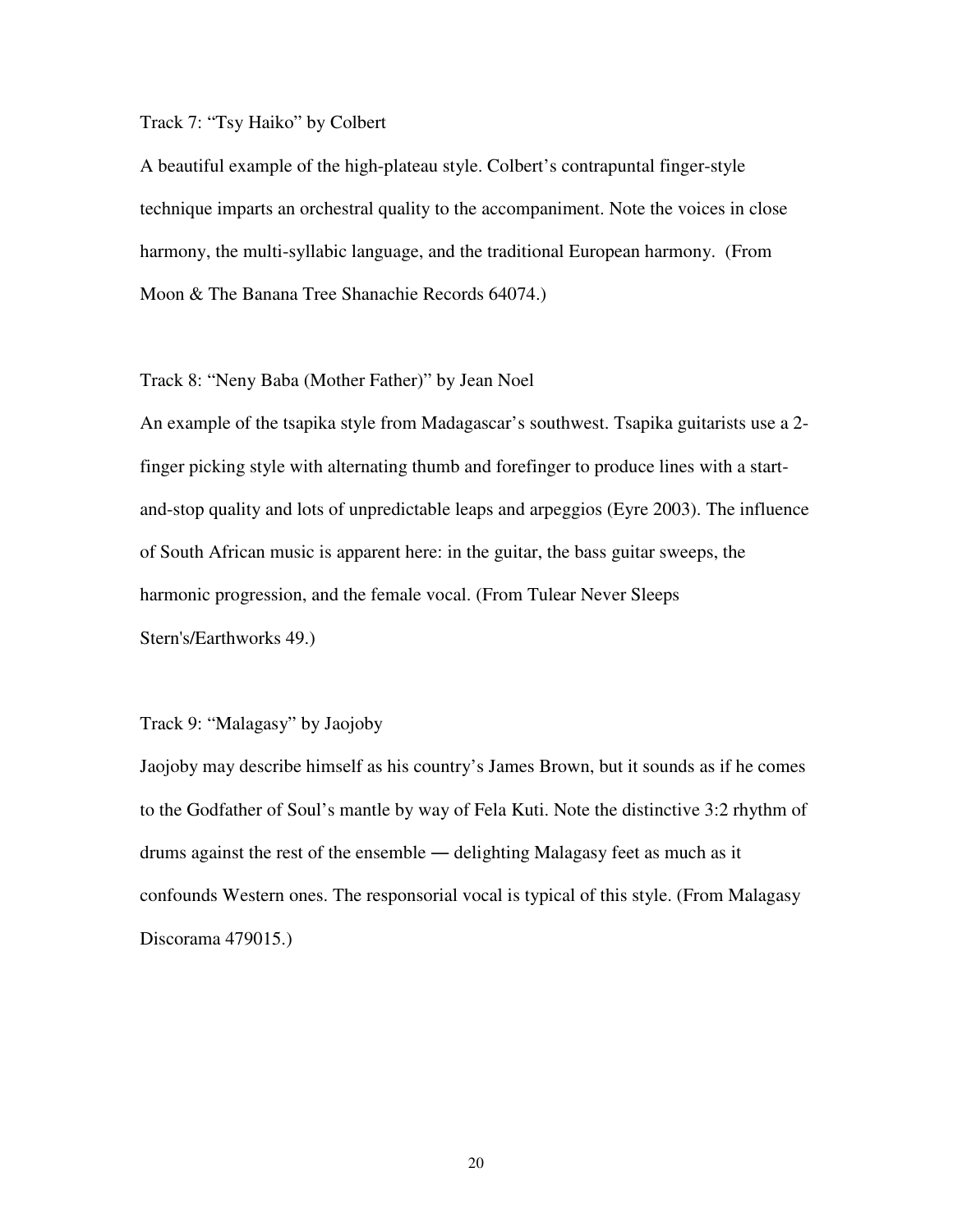#### **References**

Allen, Philip M. 1995. *Madagascar: Conflicts of Authority in the Great Island*. Boulder, CO: Westview Press.

Anderson, Ian. 1998. "The Guitarists of Madagascar." *Folk Roots* 19(10):178 April, 1998.

Bouboul. n.d. *Bouboul*. Discomad 466 021.

- Carnahan, Danny. 1997. "Guitar Masters of Madagascar: A player's guide to an amazing world of music." *Acoustic Guitar Magazine* 8(9):63 March, 1997.
- "CIA The World Factbook Madagascar" 2007. <<https://www.cia.gov/library/publications/the-world-factbook/geos/ma.html>> Accessed October 14, 2007.
- "Coup de Coeur Les Surfs." n.d. << http://www.radiomada.fr.st/>> Accessed November 20, 2006.
- Cyrille, Rabenilaina Harinia. 2003. "Antananarivo, The City Of A Thousand Warriors" << http://www.escapeartist.com/efam/48/Madagascar\_tourism.html >> Accessed December 2, 2007
- Eyre, Banning. 2001. "Malagasy Guitarists." <<http://www.afropop.org/multi/feature/ID/57>> Accessed November 3, 2007.

\_\_\_\_\_\_\_. 2003. "Salegy." <<http://www.afropop.org/explore/style\_info/ID/28/salegy/>> Accessed October 19, 2007.

\_\_\_\_\_\_\_. 2003. "Tsapika." <<http://www.afropop.org/explore/style\_info/ID/65/Tsapika/>> Accessed October 12, 2007.

Herman, Trevor, producer. 2003. *Tulear Never Sleeps*. Stern's/Earthworks 49.

Hostetter, Paul. 2004. Posting to Acoustic Guitar Forum <<http://www.guitarseminars.com/ubb/Forum1/HTML/003872-2.html>> Accessed November 9, 2007.

\_\_\_\_\_\_\_. 2005. Email correspondence with the author. November 21.

Hostetter, Paul, producer. 1996. *The Moon and the Banana Tree*. Shanachie Records 64074.